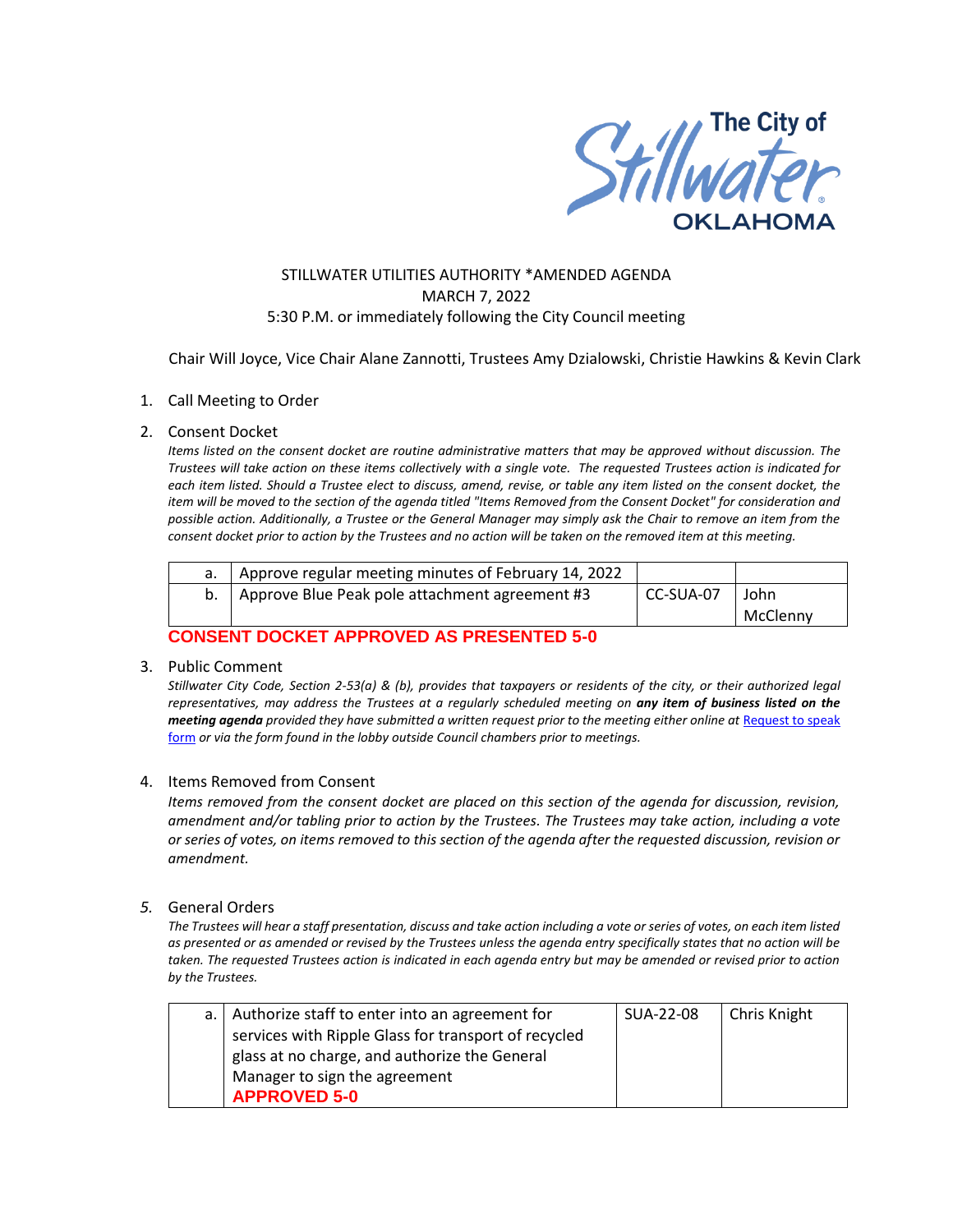| b. | Consider and take possible action regarding options  | SUA-22-09 | Chris Knight |
|----|------------------------------------------------------|-----------|--------------|
|    | for the commercial cardboard recycling program       |           |              |
|    | <b>TRUSTEES ASKED FOR MORE</b>                       |           |              |
|    | <b>INFORMATION-NO ACTION WAS TAKEN</b>               |           |              |
| C. | Consider authorizing Stillwater Electric Utility     | SUA-22-10 | Loren Smith  |
|    | expenditures up to \$775,000 and approval of budget  |           |              |
|    | amendment appropriating expenditures from the        |           |              |
|    | Electric Rate Stabilization Fund for the purchase of |           |              |
|    | two digger derrick trucks, one dump truck, and one   |           |              |
|    | flatbed heavy duty equipment trailer                 |           |              |
|    | <b>APPROVED 5-0</b>                                  |           |              |
| d. | Consider and take possible action regarding          | SUA-22-11 | David Barth  |
|    | additional raw water storage options at Boomer Lake, |           |              |
|    | Lake McMurtry, or within a new in-ground facility    |           |              |
|    | <b>APPROVED 5-0</b>                                  |           |              |
| e. | *Approve sole source purchase from Powell in an      | SUA-22-14 | Loren Smith  |
|    | amount not to exceed \$85,000 to design,             |           |              |
|    | manufacture, and install two new sections of non-    |           |              |
|    | segregated bus duct for installation on two station  |           |              |
|    | service transformers at the Stillwater Energy Center |           |              |
|    | and authorize General Manager to sign purchase       |           |              |
|    | documents                                            |           |              |
|    | <b>APPROVED 5-0</b>                                  |           |              |

# 7. Resolutions

*The Trustees will discuss and take action at this meeting (including a vote or series of votes) on each item listed under Resolutions unless the agenda entry specifically states that no action will be taken.*

| a. | RESOLUTION NO. SUA 2022-1: A RESOLUTION        |           | Kimberly    |
|----|------------------------------------------------|-----------|-------------|
|    | ENGAGING UNDERWRITERS AND ESTABLISHING         |           | Carnley     |
|    | PARAMETERS FOR THE ISSUANCE OF TAXABLE         |           |             |
|    | REFUNDING BONDS FOR THE PURPOSE OF             |           |             |
|    | REFUNDING A PORTION OF THE AUTHORITY'S         |           |             |
|    | OUTSTANDING UTILITY SYSTEM AND SALES TAX       |           |             |
|    | REVENUE BONDS, SERIES 2014A; AND PROVIDING     |           |             |
|    | <b>OTHER DETAILS</b>                           |           |             |
|    | <b>ADOPTED 4-0 CLARK DID NOT VOTE</b>          |           |             |
| b. | RESOLUTION NO. SUA-2022-2: A RESOLUTION        | SUA-22-12 | Loren Smith |
|    | AUTHORIZING THE DECOMMISSIONING OF THREE       | SUA-22-13 |             |
|    | 2MW DIESEL GENERATION UNITS LCOATED AT         |           |             |
|    | BOOMER LAKE STATION AND ONE 2MW DIESEL         |           |             |
|    | <b>GENERATION UNIT LOCATED AT THE WATER</b>    |           |             |
|    | TREATMENT PLANT; AND AUTHORIZING THE           |           |             |
|    | <b>GENERAL MANAGER TO EXECUTE AN AMENDMENT</b> |           |             |
|    | TO THE GRDA POWER PURCHASE AGREEMENT TO        |           |             |
|    | REMOVE THE DECOMMISSIONED GENERATION UNITS     |           |             |